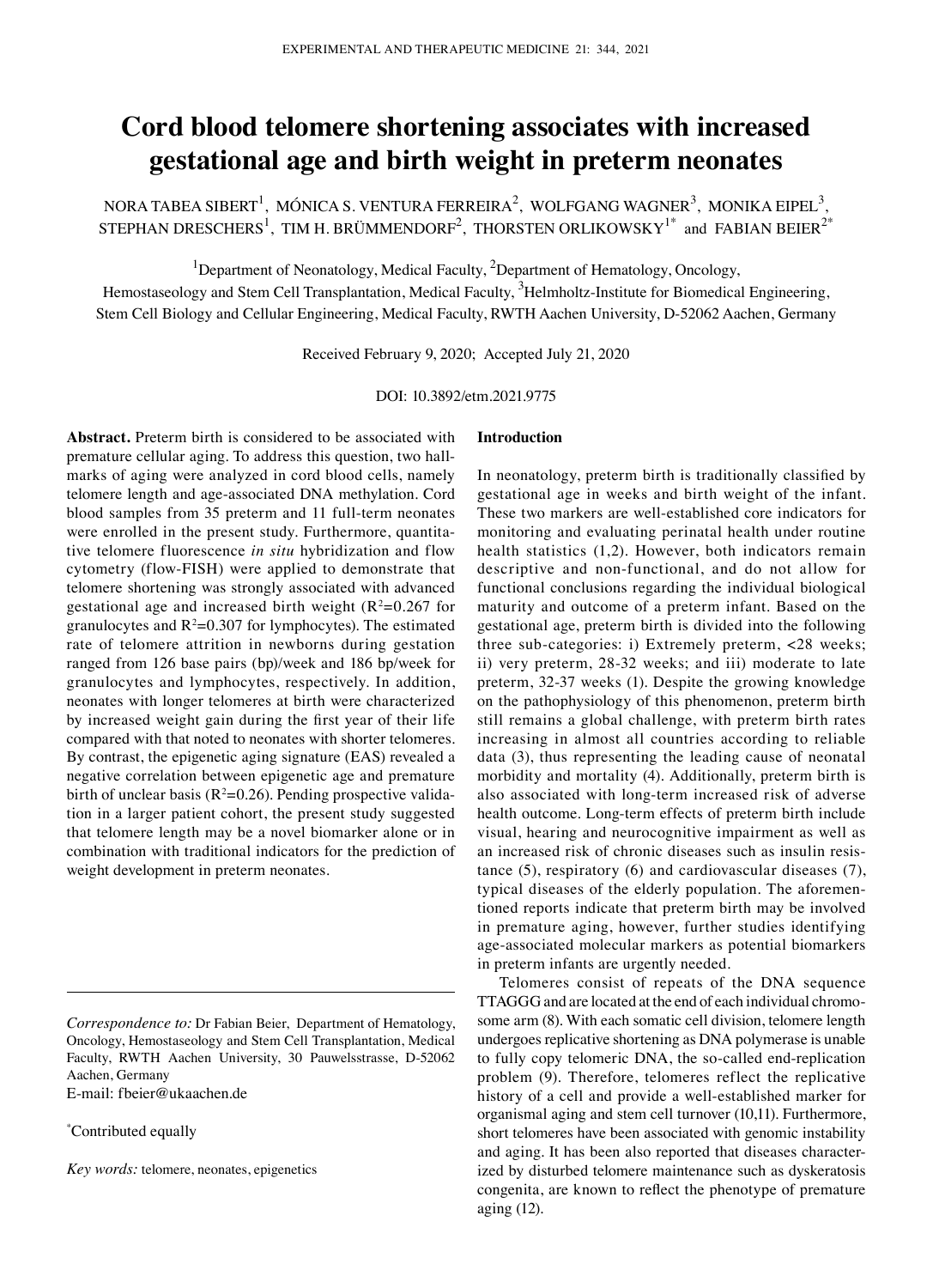Epigenetic alterations represent an additional established hallmark of aging (13). It has been well documented that DNA methylation patterns are modified with age. Therefore, several epigenetic aging signatures (EASs) have been applied to accurately estimate chronological age in children and adults (14‑17). However, only few studies have been conducted on the identification of EASs designed especially for the neonatal population and these studies exhibited limited accuracy and precision ability due to the extremes of the population distribution (18).

The aim of the present study in preterm infants was to systematically investigate telomere length at birth and apply a previously established EAS as a potential novel biomarker, alternative to gestational age and birth weight.

#### **Patients and methods**

*Samples and clinical characteristics.* Cord blood from 46 neonates, including 35 preterm (28-37 weeks) and 11 full-term (>37 weeks) ones, was obtained immediately postpartum by midwives of the University Hospital of Aachen. All parents signed an informed consent form prior the collection of the samples and the study was approved by the ethics committee of the University Hospital of Aachen. Immediately after birth, the length, weight and head diameter of neonates were measured during routine follow‑up. Detailed characteristics of the neonates are presented in Table I. Follow‑up weight measurements were available for 9/46 of preterm neonates.

*Flow‑fluorescence in situ hybridization (FISH) analysis.*  Telomere length was prospectively analyzed in all 46 cord blood samples. The mean telomere length of lymphocytes and granulocytes was determined using flow-FISH as previously described (19‑26). Briefly, bovine thymocytes were used as an internal control and were added to the peripheral blood cells. Samples were prepared for cell denaturation and mixed with a FITC labeled (CCCTAA)3 peptide nucleic acid (PNA) probe (Panagene Inc.) for DNA‑hybridization followed by DNA counterstaining with LDS 751 (Sigma-Aldrich; Merck KGaA). Telomeric fluorescence analysis was carried out on FC‑500 or Navios (both from Becton‑Dickinson and Company) using forward scatter (cell volume) and LDS 751 staining for the identification of cell subsets (thymocytes, lymphocytes and granulocytes) (Fig. 1). The autofluorescence value of the respective unstained lymphocytes, granulocytes or thymocytes was subtracted from stained samples and the mean telomere length was calculated in relation to the internal control with a known telomere length. All measurements were performed single‑blinded in triplicate.

*DNA methylation profiles using bisulfite pyrosequencing.*  To determine epigenetic age, 39 cord blood samples were analyzed based on previously published EASs (14) using bisulfite pyrosequencing. This technique is used to determine the DNA methylation levels at three CG dinucleotides (CpG sites) located in *ASPA, ITGA2B* and *PDE4C* genes. Genomic DNA was isolated with the DNA Blood and Tissue kit (Qiagen). A total of 500 ng genomic DNA were used for further experiments such as DNA bisulfite conversion and pyrosequencing. Both experiments were performed as

| Table I. Clinical characteristics of the 46 analyzed neonates |  |
|---------------------------------------------------------------|--|
|---------------------------------------------------------------|--|

| Value                    | $28-37$ w n=35 $>37$ w n=11 |          |
|--------------------------|-----------------------------|----------|
| Sex                      |                             |          |
| Female                   | 14                          | 5        |
| Male                     | 21                          | 6        |
| Birth weight             |                             |          |
| $SGA$ (<10th percentile) | 4                           | 3        |
| AGA (10-90th percentile) | 30                          | 8        |
| LGA (>90th percentile)   | 1                           | $\theta$ |
| Birth length (cm)        |                             |          |
| Average                  | 45.5                        | 49.9     |
| <b>SD</b>                | 3.2                         | 3.3      |
| Birth head diameter (cm) |                             |          |
| Average                  | 31.5                        | 33.8     |
| <b>SD</b>                | 2.2                         | 2.1      |
| Maternal age (years)     |                             |          |
| <25                      | 3                           | $\Omega$ |
| 25-34                    | 18                          | 3        |
| $\geq 35$                | 12                          | 7        |
| NA                       | 2                           | 1        |
|                          |                             |          |

w, weeks; NA, not available; SGA, small for gestational age; AGA, appropriate for gestational age; kb, kilo base pairs; SD, standard deviation.

described previously (14). Subsequently, age prediction was performed using the pyrosequencing results obtained from an improved multivariate model that was better adjusted for cord blood samples. This model was applied on recently described pyrosequencing results form a total of 156 blood samples particularly derived from adult donors (14). Age was predicted using the following equation: Predicted age (in years)= $-0.27001\alpha - 0.30611\beta + 1.77018\gamma + 38.76516$ , where α indicated the methylation frequency of cg02228185 in *ASPA*  gene*;* β the methylation frequency of cg25809905 in *ITGA2B*  gene; and γ the methylation frequency of CpG upstream of cg17861230 in *PDE4C* gene.

*Statistical analysis.* Statistical analyses were performed using the GraphPad Prism v5.0 software (GraphPad Software Inc.). Subsequently, a linear regression model was applied to determine the approximate correlation between telomere length and gestational age and birth weight. P<0.05 was considered to indicate a statistically significant difference.

#### **Results**

*Telomere length.* Telomere length was prospectively analyzed in 46 cord blood samples derived from 35 preterm (28‑37 weeks) and 11 full-term  $(>37$  weeks) neonates. The results indicated that increasing birth weight was highly correlated with increasing gestational age (Fig. 2A:  $R^2=0.677$ ; P<0.001). Subsequently, telomere length of granulocytes and lymphocytes from all neonates was determined by flow‑FISH (27,28). Telomere length was inversely correlated with gestational age in both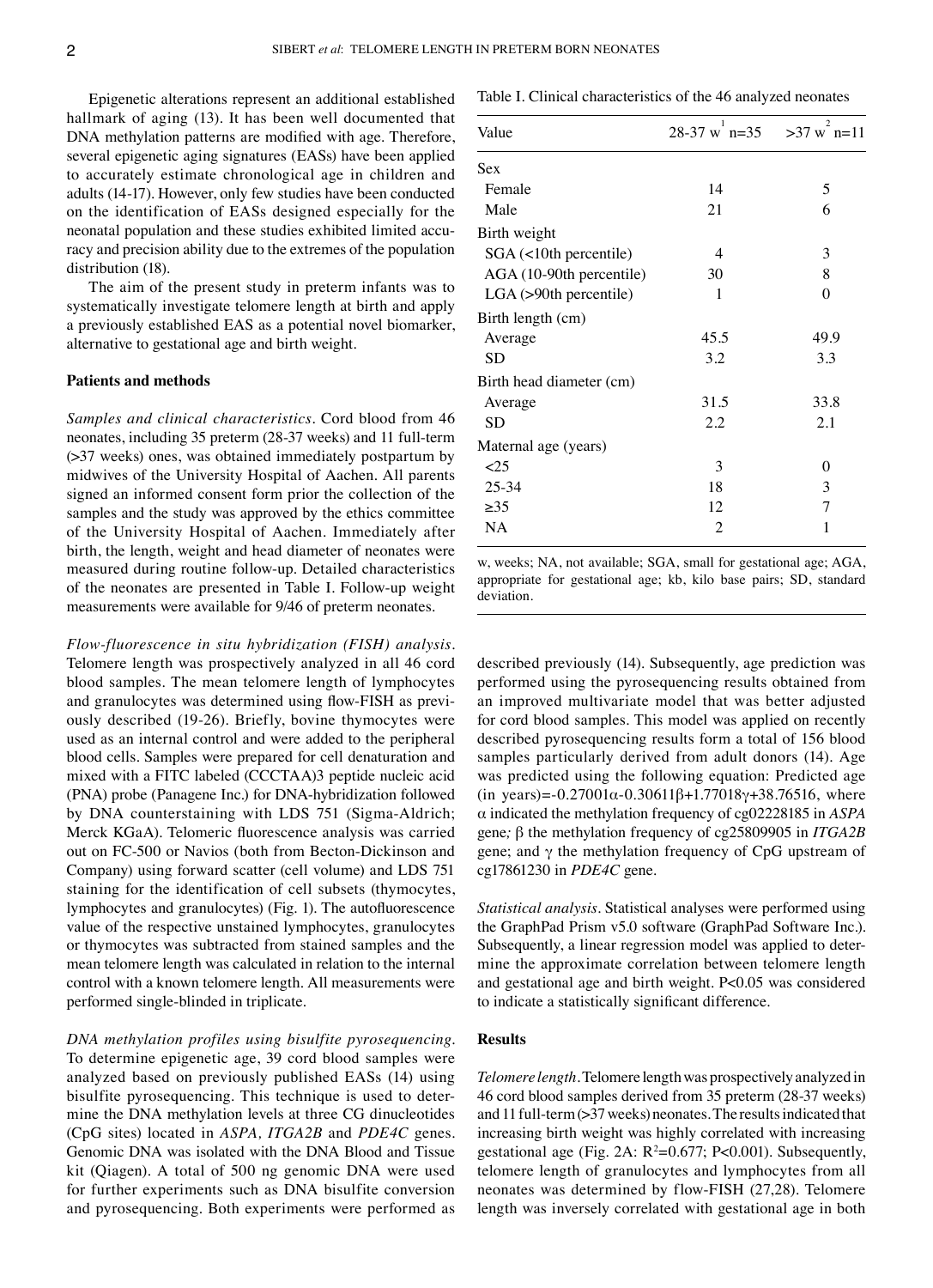



Figure 1. Representative flow-FISH of the cord blood of a neonate. (A) Peripheral blood lymphocytes and granulocytes and cow thymocytes can be identified using forward scatter and DNA counterstaining with LDS751. (B) Stained and unstained cow thymocytes (C) Stained and unstained lymphocytes (D) Stained and unstained granulocytes. FISH, fluorescence *in situ* hybridization.

cell subpopulations (Fig. 2B and C: Granulocytes,  $R^2=0.083$ ; P=0.047; n=46; and lymphocytes,  $R^2$ =0.139; P=0.011; n=45). In addition, telomere length was significantly correlated with birth weight (Fig. 2D and E: Granulocytes,  $R^2 = 0.267$ ; P<0.001; n=46; and lymphocytes, R<sup>2</sup>=0.307; P<0.001; n=45).

To further compare telomere shortening with known values from children and adult cohorts, the estimated telomere attrition per week and per 500 g weight gain was calculated using a linear regression model. Telomere shortening per week was estimated to 0.126 and 0.186 kb for peripheral blood granulocytes and lymphocytes, respectively. Additionally, telomere shortening per 500 g of weight gain was measured to 0.424 and 0.497 kb in the neonates' granulocytes and lymphocytes, respectively (Table II).

In the present study, data on weight gain from 9 preterm neonates born within the 32‑37th week of gestational age were also available. Therefore, the postnatal weight development percentile, indicating the difference between follow‑up weight percentile and initial birth weight percentile, was correlated with telomere length at the time of birth. The results revealed a positive correlation between telomere length at birth and the difference in weight development percentiles (Fig. 2F and G). More specifically, a significant correlation was observed for peripheral blood granulocytes (Fig. 1F:  $R^2=0.536$ ; P=0.039; n=8), but not for peripheral blood lymphocytes, where no significant trend was obtained (Fig. 2G:  $R^2=0.214$ ; P=0.210; n=9).

*EAS.* To further extent the biomarker analysis, a cord blood‑optimized EAS was applied in 39 cord blood samples. As expected, DNA methylation status of *PDE4C, ITGA2B* and *ASPA* genes at the three CpGs showed age‑associated DNA methylation changes, which were consistent with previous measurements in cord blood (Fig. 3A‑D)*.* Our previously published multivariate model for age predictions was not customized for cord blood samples, therefore, the epigenetic age was systematically overestimated. To avoid bias, the multivariate model was adjusted and 39 cord blood samples were analyzed. This adjusted model provided a mean average deviation (MAD) between predicted and chronological age of 4.5 years for all samples and 2.2 years for cord blood samples. However, the application of this model requires further validation in the future using independent datasets (Fig. 3D). Furthermore, the estimated epigenetic age in the cord blood of preterm and full‑term neonates was inversely correlated with gestational age (Fig. 3E:  $R^2=0.26$ ; P=0.001; n=39). These findings were consistent with our previous study, where the aforementioned multivariate model was performed (14). By contrast, no statistically significant correlation between predicted age and birth weight was observed (Fig.  $3F: R^2=0.07$ ; P=0.10; n=39).

#### **Discussion**

Preterm birth has an impact on the molecular markers of aging. The results of the present study were consistent with previously published data by Friedrich *et al*, demonstrating a significant correlation between birth weight and telomere length in extremely preterm infants. In the present study an accelerated rate of telomere shortening was also observed,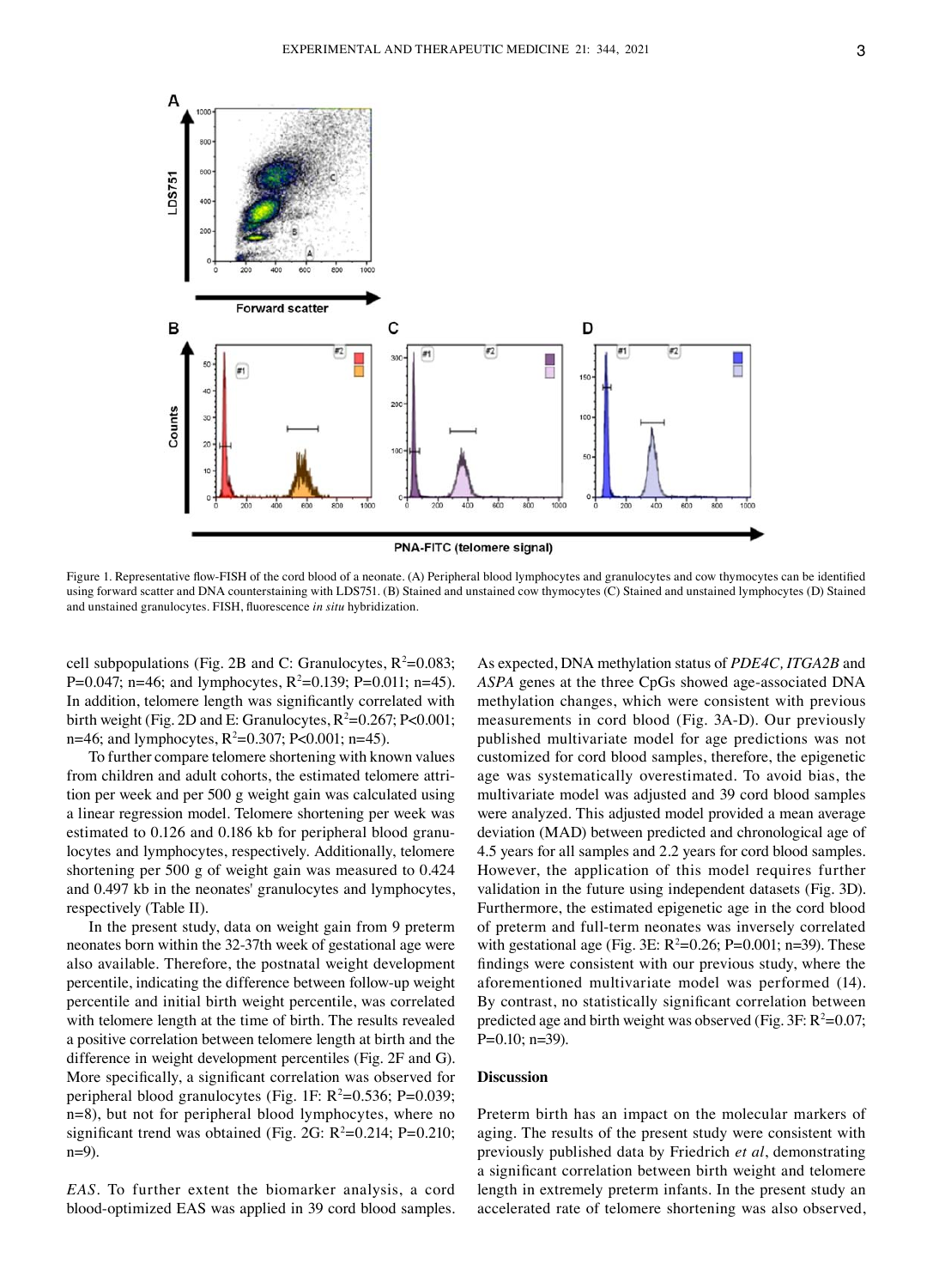

Figure 2. (A) Correlation between neonatal gestational age (in weeks) and birth weight (in grams). (B and C) Correlation between mean telomere length (in Kb) and gestational age (in weeks) in the neonates granulocytic and lymphocytic population. Grey circles indicate (B) granulocyte and dark circles indicate (C) lymphocytic subpopulation. (D and E) Correlation between mean telomere length (in Kb) and gestational age (in weeks). Grey circles indicate (D) granu‑ locyte and dark circles indicate the (E) lymphocytic subpopulation. (F and G) Correlation between mean telomere length (in Kb) of the neonates granulocytes and lymphocytes and the respective Delta (follow-up weight percentile-birth weight percentile). Grey circles indicate (F) granulocyte and (G) dark circles indicate lymphocytic subpopulation.

with 0.126 and 0.186 kb per week in granulocytes and lymphocytes, respectively. Consistent with our results, a previous study demonstrated an estimated weekly telomere shortening rate of 0.041 kb in leucocytes from overall preterm  $\left( \langle 37 \rangle \right)$  week) infants and 0.238 kb in extreme to very preterm (27‑32 week) born infants (29). In addition, other studies showed increased telomere shortening range during the first years of development, which was also consistent with the results of the current study (22,30).

This study also suggested that telomere length was strongly correlated with birth weight, but not with gestational age. Okuda *et al* reported a significant correlation between telomere length in different fetal tissues and cord blood (31). Therefore, it was hypothesized that telomere length in cord blood could be considered as a more robust surrogate marker for organismal growth/maturation and weight gain compared with gestational age. The estimated telomere length shortening was approximately 0.5 kb/500 g or 1 bp/1 g of weight gain.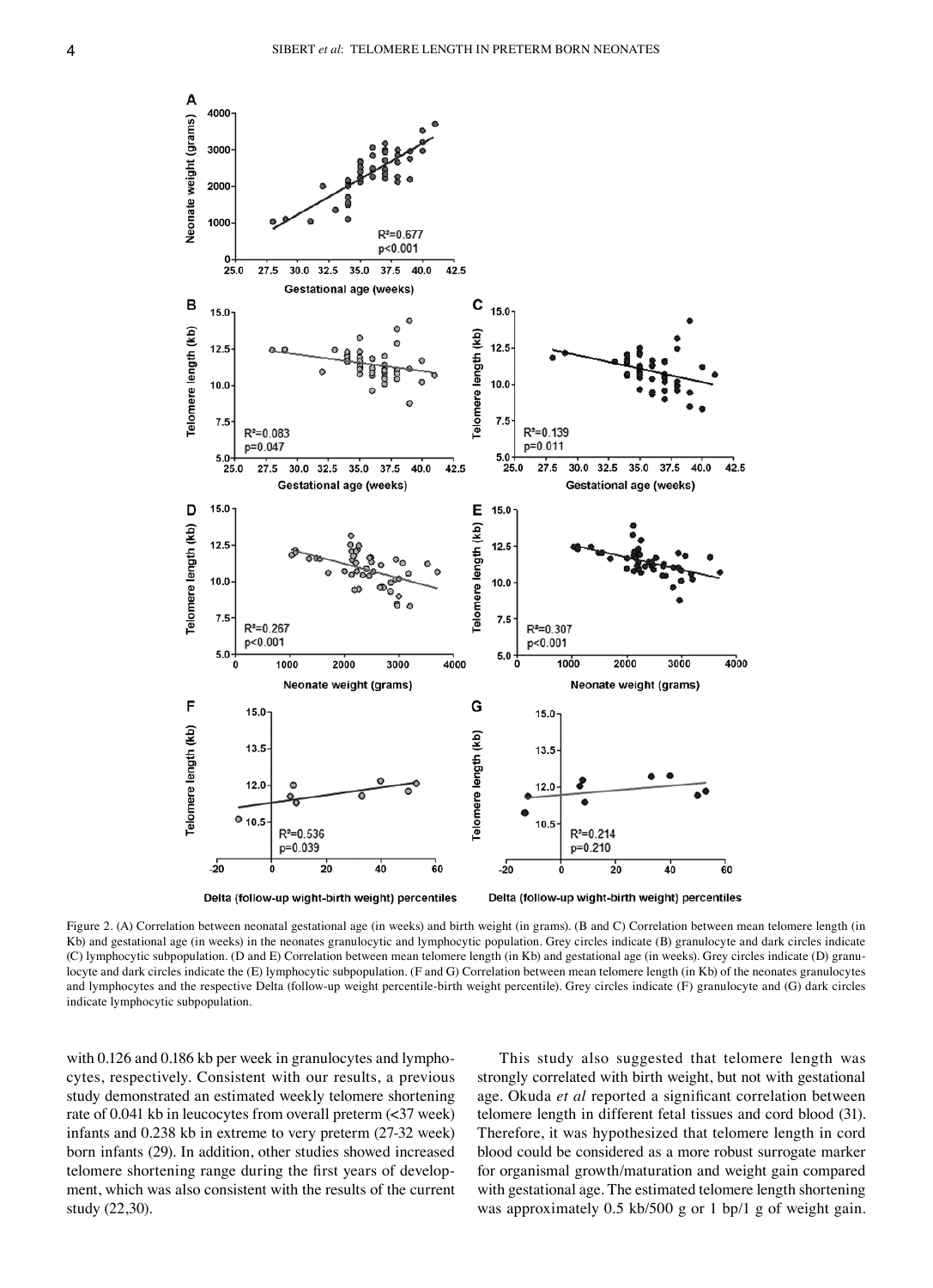

Table II. Calculated telomere shortening in the lymphocyte and granulocyte subpopulation

Figure 3. Correlation of gestational age and birth weight with epigenetic age (A-C) DNA methylation levels were analyzed at three age-associated CpGs associated with the genes (A) PDE4C, (B) ITGA2B and (C) ASPA in 156 blood samples of our previous work (blue) (14) and 39 cord blood samples of this study (red). The results were plotted against the logarithm of chronological age to depict age‑differences of preterm cord blood. (D) Correlation of chronological age vs. predicted age based on a multivariate model with all of the above mentioned samples (MAD). The predicted ages revealed a moderate but significant inverse correlation with (E) gestational age, while there was no clear association with (F) birth weight. CpG, CG dinucleotides; MAD, mean absolute deviation.

Therefore, the longitudinally followed neonates with longer telomeres as opposed to those with shorter telomeres, reached normal weight percentiles during the first year of development. The close correlation of telomere length and weight could explain the increasing variability of telomere length with increased week of gestation. However, other factors such as food consumption or parental body mass index may influence weight gain. Therefore, it was suggested that organismal growth and weight gain could be considered as additional factors contributing to the variability of telomere length.

Regarding DNA methylation in neonates, there is limited information on epigenetic changes during gestation. The present study also revealed a significant correlation with gestational age, but not with birth weight using the optimized EAS. A previous study by Javed *et al* did not report any association between gestational age, birth weight and methylation profile at birth based on 353 CpG sites and Horvath predictor for age estimation using cord blood (32). However, Knight *et al* established a predictor model for gestational age based on 148 CpG sites similar to the present data (18). In general, wider aging signatures may be more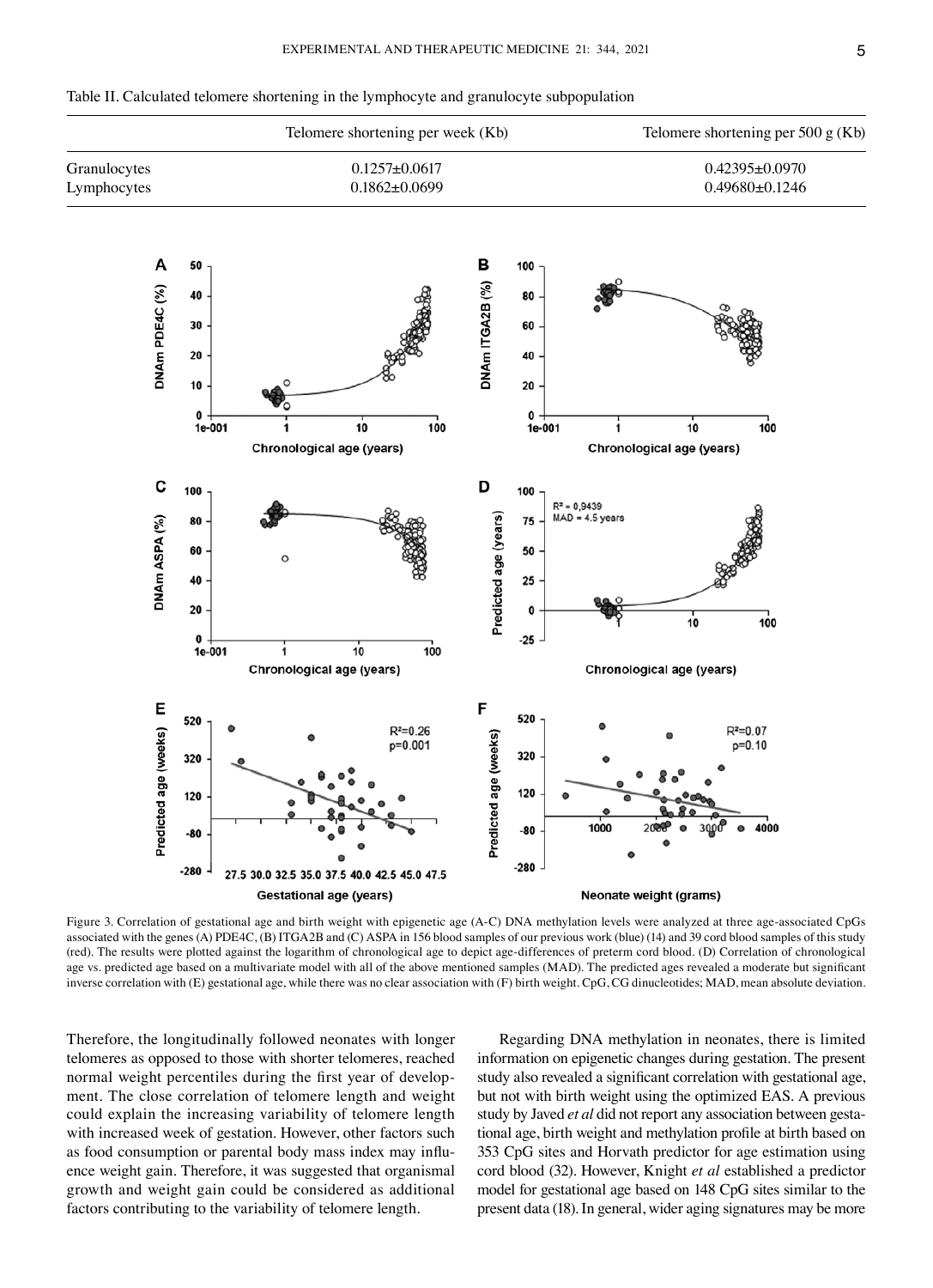precise, however, pyrosequencing of few CpGs is more cost effective and provides higher site‑specific precision of the DNA methylation levels. More interestingly, the finding that epigenetic and gestational age were inversely correlated was somewhat unexpected, therefore, further validation in independent and larger cohorts is urgently needed. It has been suggested that age‑related DNA methylation changes in peripheral blood occur more rapidly during childhood and are imperfectly accounted for statistical corrections that are linear in age (33). Therefore, it is conceivable that preterm birth is associated with aberrant epigenetic age and *vice versa*.

In summary, this study highlighted the predictive value of aging biomarkers at birth. While telomere length is correlated with the organismal growth, DNA methylation changes are correlated with maturity based on gestational age. As preterm birth still remains a great challenge for pediatricians, reliable biomarkers with high prognostic value are needed for an efficient decision‑making in a clinical setting. Furthermore, the findings of the present study supported the additive use of telomere length as a possible biomarker for therapy strategy in preterm neonates, as previously proposed (34). However, the number of cases was too low to suggest any strong clinical recommendations. Therefore, further research is needed to establish telomere length as a valuable prognostic biomarker for clinicians in predicting organismal growth and development of preterm born infants. The present study reinforced not only the importance of cellular aging during fetal development, but also the critical role of telomere length in predicting newborns' health outcome (growth and development).

#### **Acknowledgements**

The authors would like to thank Lucia Vankann and Melanie Coeuru from the Department of Hematology, Oncology, Hemostaseology and Stem Cell Transplantation) for technical assistance with flow‑FISH.

#### **Funding**

No funding was received.

#### **Availability of data and materials**

The datasets used and/or analyzed during the current study are available from the corresponding author on reasonable request.

## **Author contributions**

NTS wrote the manuscript, performed experiments, collected and analyzed data; MSVF performed experiments and interpreted the data; WW and ME performed experiments and interpreted the data; SD collected and analyzed the data; THB interpreted the data and provided financial support; TO and FB designed the experiments and provided financial support; all authors reviewed the manuscript.

### **Ethics approval and consent to participate**

All parents signed an informed consent form prior the collection of the samples and the study was approved by the ethics committee of the University Hospital of Aachen (EK 041/15).

#### **Patient consent for publication**

Not applicable.

#### **Competing interests**

The authors declare that they have no competing interests.

#### **References**

- 1. World Health Organization (WHO). WHO Recommendations on Interventions to Improve Preterm Birth Outcomes. World Health Organization, Geneva, 2015.
- 2. Santos JV, Correia C, Cabral F, Bernardes J, Costa‑Pereira A and Freitas A: Should European perinatal indicators be revisited? Eur J Obstet Gynecol Reprod Biol 170: 85‑89, 2013.
- 3. Blencowe H, Cousens S, Oestergaard MZ, Chou D, Moller AB, Narwal R, Adler A, Vera Garcia C, Rohde S, Say L and Lawn JE: National, regional, and worldwide estimates of preterm birth rates in the year 2010 with time trends since 1990 for selected countries: A systematic analysis and implications. Lancet 379: 2162‑2172, 2012.
- 4. Kinney MV, Lawn JE, Howson CP and Belizan J: 15 Million preterm births annually: What has changed this year? Reprod Health 9: 28, 2012.
- 5. Salis ER, Reith DM, Wheeler BJ, Broadbent RS and Medlicott NJ: Hyperglycaemic preterm neonates exhibit insulin resistance and low insulin production. BMJ Paediatr Open 1: e000160, 2017.
- 6. Kwinta P and Pietrzyk JJ: Preterm birth and respiratory disease in later life. Expert Rev Respir Med 4: 593‑604, 2010.
- 7. Demerath EW, Cameron N, Gillman MW, Towne B and Siervogel RM: Telomeres and telomerase in the fetal origins of cardiovascular disease: A review. Hum Biol 76: 127‑146, 2004.
- 8. Greider CW and Blackburn EH: A telomeric sequence in the RNA of Tetrahymena telomerase required for telomere repeat synthesis. Nature 337: 331‑337, 1989.
- 9. de Lange T, How telomeres solve the end‑protection problem. Science 326: 948‑952, 2009.
- 10. Blasco MA, Telomeres and human disease: Ageing, cancer and beyond. Nat Rev Genet 6: 611‑622, 2005.
- 11. Brümmendorf TH and Balabanov S: Telomere length dynamics in normal hematopoiesis and in disease states characterized by increased stem cell turnover. Leukemia 20: 1706‑1716, 2006.
- 12. Kirwan M and Dokal I: Dyskeratosis congenita, stem cells and telomeres. Biochim Biophys Acta 1792: 371-319, 2009.
- 13. López‑Otín C, Blasco MA, Partridge L, Serrano M and Kroemer G: The hallmarks of aging. Cell 153: 1194‑1217, 2013.
- 14. Weidner CI, Lin Q, Koch CM, Eisele L, Beier F, Ziegler P, Bauerschlag DO, Jöckel KH, Erbel R, Mühleisen TW, *et al*: Aging of blood can be tracked by DNA methylation changes at just three CpG sites. Genome Biol 15: R24, 2014.
- 15. Horvath S: DNA methylation age of human tissues and cell types. Genome Biol 14: R115, 2013.
- 16. Hannum G, Guinney J, Zhao L, Zhang L, Hughes G, Sadda S, Klotzle B, Bibikova M, Fan JB, Gao Y, *et al*: Genome‑wide meth‑ ylation profiles reveal quantitative views of human aging rates. Mol Cell 49: 359‑367, 2013.
- 17. Bocklandt S, Lin W, Sehl ME, Sánchez FJ, Sinsheimer JS, Horvath S and Vilain E: Epigenetic predictor of age. PLoS One 6: e14821, 2011.
- 18. Knight AK, Craig JM, Theda C, Bækvad‑Hansen M, Bybjerg‑Grauholm J, Hansen CS, Hollegaard MV, Hougaard DM, Mortensen PB, Weinsheimer SM, *et al*: An epigenetic clock for gestational age at birth based on blood methylation data. Genome Biol 17: 206, 2016.
- 19. Beier F, Balabanov S, Buckley T, Dietz K, Hartmann U, Rojewski M, Kanz L, Schrezenmeier H and Brümmendorf TH: Accelerated telomere shortening in glycosylphosphatidylinositol (GPI)‑negative compared with GPI‑positive granulocytes from patients with paroxysmal nocturnal hemoglobinuria (PNH) detected by proaerolysin flow‑FISH. Blood 106: 531‑533, 2005.
- 20. Beier F, Masouleh BK, Buesche G, Ventura Ferreira MS, Schneider RK, Ziegler P, Wilop S, Vankann L, Gattermann N, Platzbecker U, *et al*: Telomere dynamics in patients with del (5q) MDS before and under treatment with lenalidomide. Leuk Res, Sep 21, 2015 (Online ahead of print).